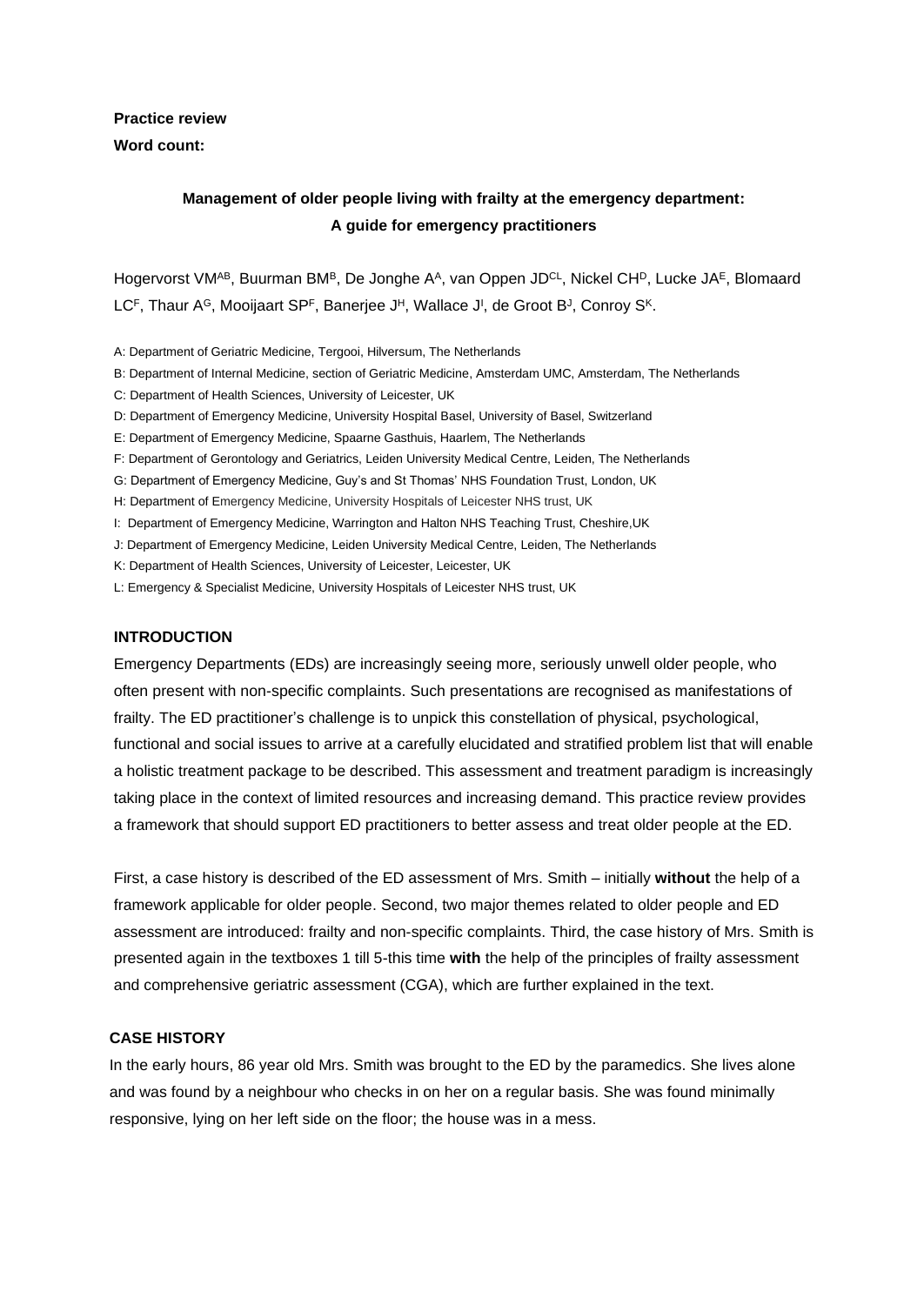The ABCDE assessment of the paramedics revealed an increased respiratory rate, low blood pressure and a low body temperature. At the ED, a primary survey was conducted, the left leg was shortened.

Mrs. Smith was struggling to give her own medical history, express pain or answer questions from the emergency practitioners. Her medical history from hospital records included atrial fibrillation, gall- and kidney stones, colonic resection and cellulitis. The last recorded medication on the hospital system from a year ago included an anticoagulant, allopurinol, sotalol, colchicine and omeprazole.

The triage nurse used the Manchester Triage System (MTS) to classify Mrs. Smith as urgent, meaning she should be seen within an hour. Physical examination, blood tests and lower limb X-ray were performed.

After six hours in the ED, Mrs. Smith was admitted to a surgical ward with working diagnoses of peritrochanteric femoral fracture and operation was scheduled for the next day. Later that evening, she became restless and agitated, and received antipsychotics. The following morning, she was found to be pyrexial, hypotensive and tachycardic with reduced consciousness. Mrs. Smith was examined by the surgical team, new blood tests were performed later that day combined with chest x-ray and urine screen. The lab results came back with raised infection markers. The internal medicine team was consulted to advice about the infection treatment. Urosepsis was suspected and antibiotics were started. The surgery was postponed for four days.

### **FRAILTY AND NON-SPECIFIC COMPLAINTS AT THE ED**

### **Frailty**

Frailty is an age-related phenomenon characterised by an increase in an individual's vulnerability to develop increased dependency and/or mortality when exposed to apparently minor stressors [2]. A fit older person will, after minor stress have a small deterioration in function, but will soon recover. An older person with frailty will have a larger deterioration after the same minor stressor event, which might lead to functional dependency, and not returning to baseline.

Frailty reflects a longitudinal process where the intrinsic capacities of an individual slowly dwindle. [3] [4] [5].Intrinsic capacities are the composite of all physical and mental reserves that an individual can draw upon. Those living with frailty are known to be at greater risk of death, iatrogenic harms, prolonged stay in the hospital, falls and delirium [6, 7]. If discharged from the ED, re-attendance is more frequent, especially amongst those with limited support [8]. Due to pre-existing functional, cognitive and/or sensory impairment, older people with frailty and acute illness often have delayed presentations, through inherent reticence, reduced access to support or even neglect. This means that the impact of an acute event will already have started to manifest in terms of functional impairment or delirium, which could be exacerbated by enforced bedrest.

### **Non-specific complaints (NSCs)**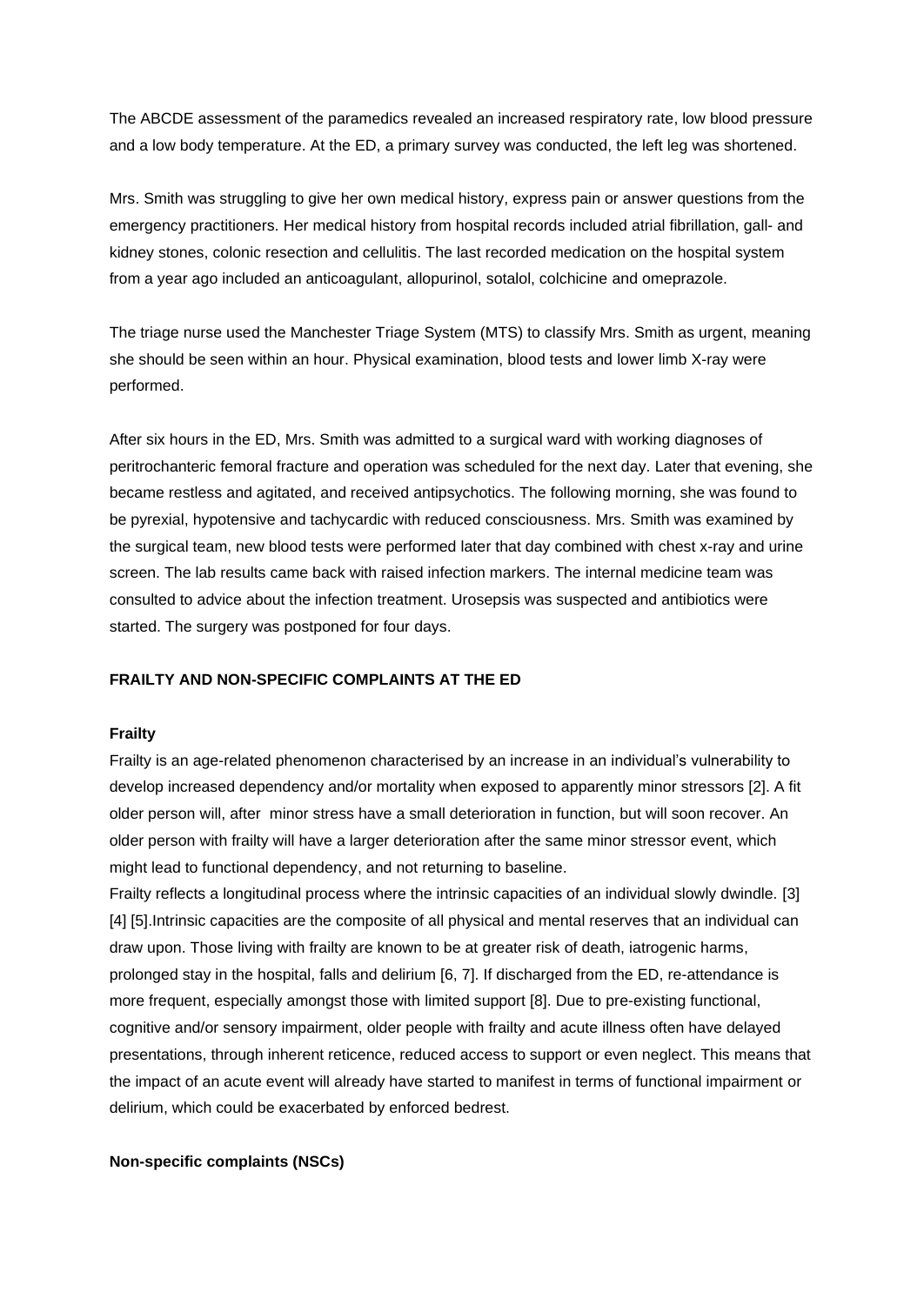Up to 21% of older people present at the ED [9] with non-specific complaints, which can be caused by numerous underlying conditions [10]. These non-specific complaints do not immediately lead to a clear diagnosis. Examples of non-specific complaints include weakness or fatigue, altered mental status (delirium) or falls. Most often these complaints are related to a combination of infection, imbalance of water and electrolytes, heart failure, anaemia, malignancies, and cognitive impairment [11] on the background of chronic disease such as renal impairment, heart failure or dementia. A particularly dangerous example of non-specific presentation is the use of 'acopia' or 'social admission' as a reason for admission. Such patients often have a complex interaction of comorbidities, polypharmacy and environmental factors. Approximately 50% of older patients who present themselves with a NSC at the ED, have an acute medical problem, which can be easily missed if clinicians' diagnostic antennae are not switched on[12]. Non-specific presentations are akin to 'emergence' in complex systems and cannot be addressed by addressing every component part. Instead, holistic approaches, using overarching principles are required [13]. Older people value holistic care during their ED attendance, with clear communication, regular attention to comfort and involvement of primary caregivers appearing to be of particular importance [14, 15].

Sepsis is a common cause of NSCs, but both over- and under-diagnosed. Fever can be absent in 30% of older people with sepsis, but presence of fever points to bacteraemia in 90% of older people [16]. Older people with suspected sepsis present to the ED with twice as many signs of acute organ dysfunction compared to younger people [17]. However, the organ dysfunction might not be recognised, for example in patients with delirium super-imposed upon dementia. Inappropriate interpretation of vital signs and symptoms in the prehospital setting by either the patient (or their family) or by primary care teams, is common [17]. When emergency practitioners are not aware of the various outcomes of non-specific complaints it might lead to under recognition or underestimation of serious diseases which inevitably lead to longer hospital stay, re-admissions and higher mortality [18]. Those with severe frailty and sepsis have mortality rates as high as 31% at 30 days [19].

Falls are another non-specific complaint commonly seen in older patients living with frailty. Falls are usually the expression of an accumulation of deficits and their interaction.

To stay upright sensory input (vision, proprioception, and vestibular function) needs to be integrated with cognitive function and effector mechanisms (strength and balance). First and foremost it is important to rule out the more serious or urgent causes from the less urgent. Think of cardiovascular or neurologic disorders or electrolyte imbalances. Traumatic injuries as a result of the fall should be treated. Medication list should be checked for drugs that could have contributed towards the fall, as well as a brief check of cognitive function. A presentation to the ED with a fall might be the only opportunity to prevent more serious injuries and further functional decline[11].

**IMPROVING THE MANAGEMENT OF OLDER PATIENTS WITH FRAILTY AT THE ED.**

### **Triage**

When a patient arrives at the ED, it is common practice that they are quickly assessed and prioritised. The triage systems used for this assessment are designed to identify the most urgent cases and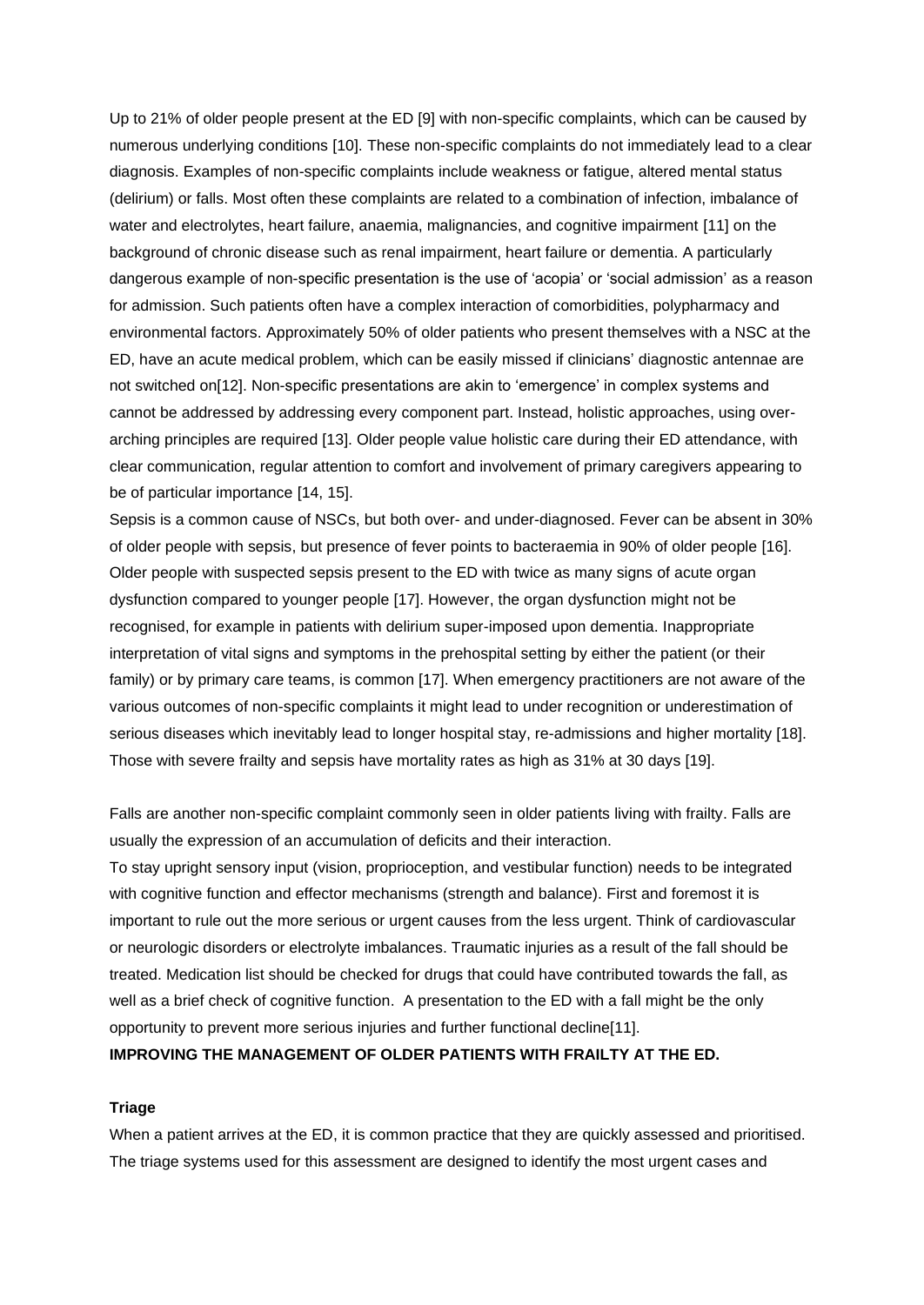ensure they receive priority treatment. However, triage systems that are based on typical symptoms or signs do not take account of increased vulnerability due to frailty, non-specific complaints (as delirium), altered physiological response, comorbidities or polypharmacy [20]. Under-triage increases the risk of poor outcomes for older patients presenting to the ED. Clinical experience with the use of these triage tools shows that patients with frailty and non-specific complaints can be under-triaged [21]. This will result in longer waiting times and treatment delays.

Another approach towards triage tools is to include the clinical judgement of the emergency practitioner. To our knowledge, only one of the triage systems (ESI) specifically includes increasing the acuity by having the option of factoring in a "high risk situation". However the use of clinical judgement should be encouraged in all triage systems. Good clinical decision making is not only based on rational and analytical thinking but also requires an intuitive, humanistic approach [22]. The importance of the intuition of nurses and doctors is generally recognised. An effective clinical decision-maker is for example a nurse who can, differentiate between the well-looking-ill and ill-appearing-well. Clinical intuition can capture early signs of deterioration before vital parameters start to indicate a cause for concern. Clinical decisions, such as triage, should use rational knowledge which is the backbone for clinical decision making, but also include judgement of subtle changes in breathing, circulation, temperature, mentation, agitation, pain, not enough progress in treatment, indications of the patient of not feeling well or impending doom, or subtle changes in behavior observed by a clinician [23]. When working with older patients with frailty, the combination of analytical thinking combined with an intuitive approach gives the triage emergency practitioner more room to identify non-specific complaints and high-risk situations. This line of thought holds promise for the future but requires further research.

In our case, the recognition of the case's frailty might have led to a different triage decision:

Mrs. Smith was seen on ED arrival by the triage nurse. The triage nurse was well trained by the Advanced Nurse Practitioner (ANP) of the geriatric ED team to recognise and interpret high-risk situations and delirium. They were aware of the negative outcomes for older patients with acute illness, which are highly influenced by an appropriate treatment in the first hours of presentation. Using the ESI tool, which allowed for the "high risk situation option", the nurse determined that Mrs. Smith needed to be seen within 10 minutes.

### **Frailty assessment at the ED**

Formal frailty assessment is an important process to identify those in need of further assessment and enhanced care. While a 2015 meta-analysis [24] did not find that frailty was a good predictor of shortterm adverse outcomes after an ED visit, more recent studies have found that the Clinical Frailty Score is associated with short and longer term mortality [25, 26]. The role for frailty assessment is not screening, but risk stratification – identifying those cohorts of older people who are at the highest risk of adverse outcomes in whom frailty attuned care may be more suitable than disease specific pathways.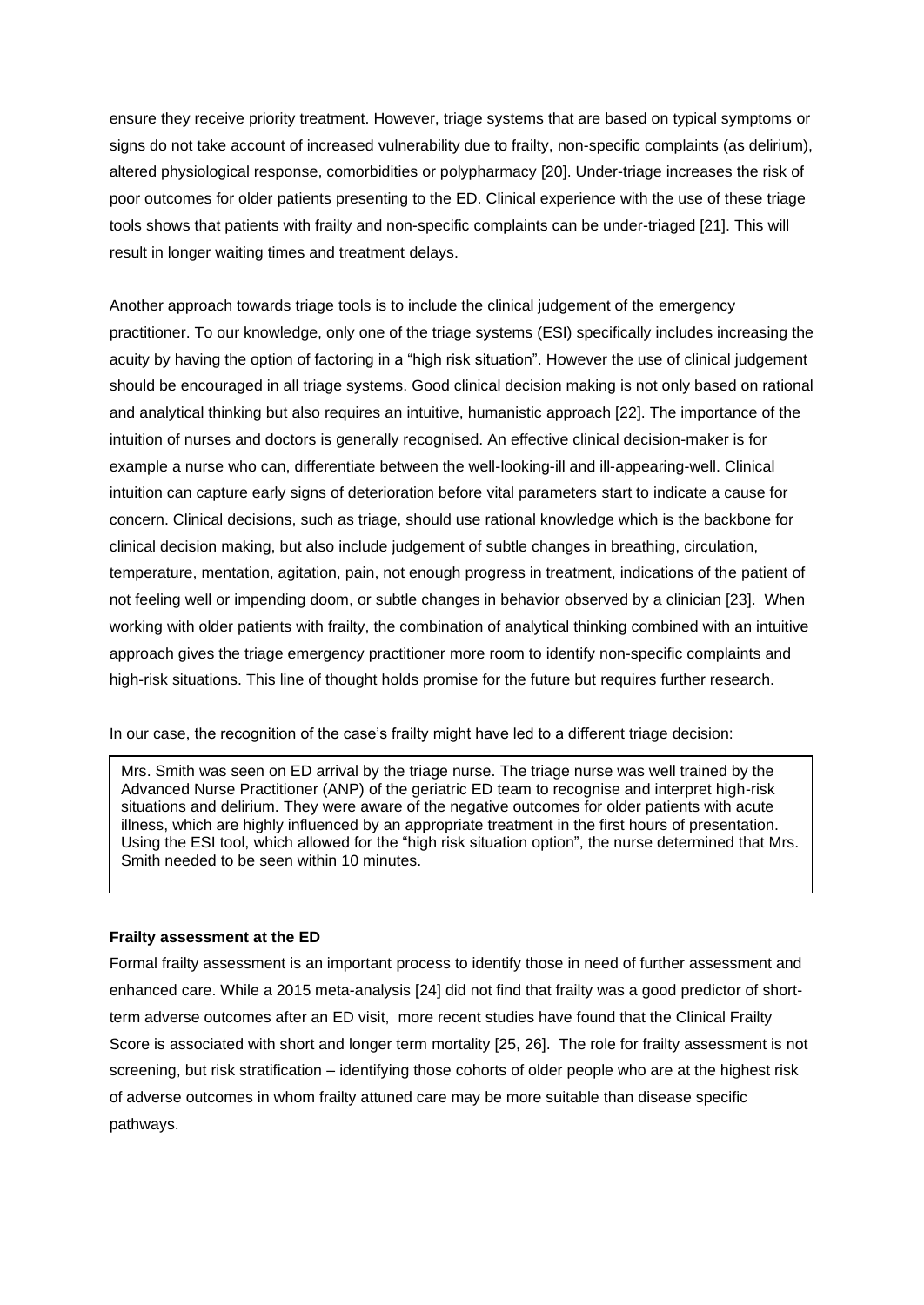Frailty assessment allows faster and more focused use of time, personnel and resources for those patients who need it most [24, 25, 27, 28]. Clinical Frailty Scores [29], and assessments of mobility and delirium may influence clinical decision-making. Examples of other ED frailty assessment tools that predict the risk of mortality, functional decline or admission include interRAI ED, APOP, ISAR, and Silver code. Combined with acuity assessments, a better understanding is provided about complexity and vulnerability [27, 30]. However, more research is needed about geriatric assessment in the ED [31]. Several studies have now shown the feasibility of providing frailty assessment in the ED, either at triage or shortly after the patient is placed in a treatment area [32].

Increased levels of frailty should trigger the use of Comprehensive Geriatric Assessment (CGA) [25, 27, 28]. CGA performed during hospital admission increases the likelihood that the patient is able to return to their own living environment and less in need of admittance to a nursing facility [28]. The process of CGA should start as early as possible during ED presentation.

At the time of triage, Mrs. Smith was also screened for frailty by the triage nurse. She was identified as 'mildly frail' using the CFS, and according to local hospital standards the geriatric ED team was consulted. Jointly, the emergency physician and the ANP of the geriatric ED team started to assess Mrs. Smith, using the principles of CGA. They soon found out that Mrs. Smith lives independently. With age she found cooking more difficult, so organised 'meals on wheels'. Together with her social network, (a neighbour and her daughter) she set up a system that made sure people would keep an eye out for her. With these adjustments her diminishing intrinsic capacities were balanced with the compensation of social support.

### **Comprehensive Geriatric Assessment**

CGA is a multi-dimensional diagnostic and therapeutic process. Different models of CGA have evolved in different settings to meet different needs. Commonly, this holistic approach consists of an assessment of the medical, psychological/cognitive, functional and social capabilities and limitations of an older patient living with frailty. The aim is to ensure problems are identified, quantified and managed appropriately, in accordance with the person's desired health outcomes and care preferences. Besides the multi-dimensional assessment, other key-features of CGA are specialty expertise, coordinated multi-disciplinary meetings, formulation of a plan of care around patient-centred goals and successful delivery of the plan including review of progress and care-planning. Older people who are admitted to the hospital and receive CGA are more likely to survive and return home, and less likely to be admitted to a nursing home [11, 28].

CGA at the ED will lead to interventions in the ED that can be used to prevent or limit delirium, to prevent functional decline and to improve transitions of care [35] [36]. While it might not always be possible to conduct full CGA in the ED; it is preferable to, as a start, address at least the 5Ms of Geriatrics besides the medical problems [1, 11]: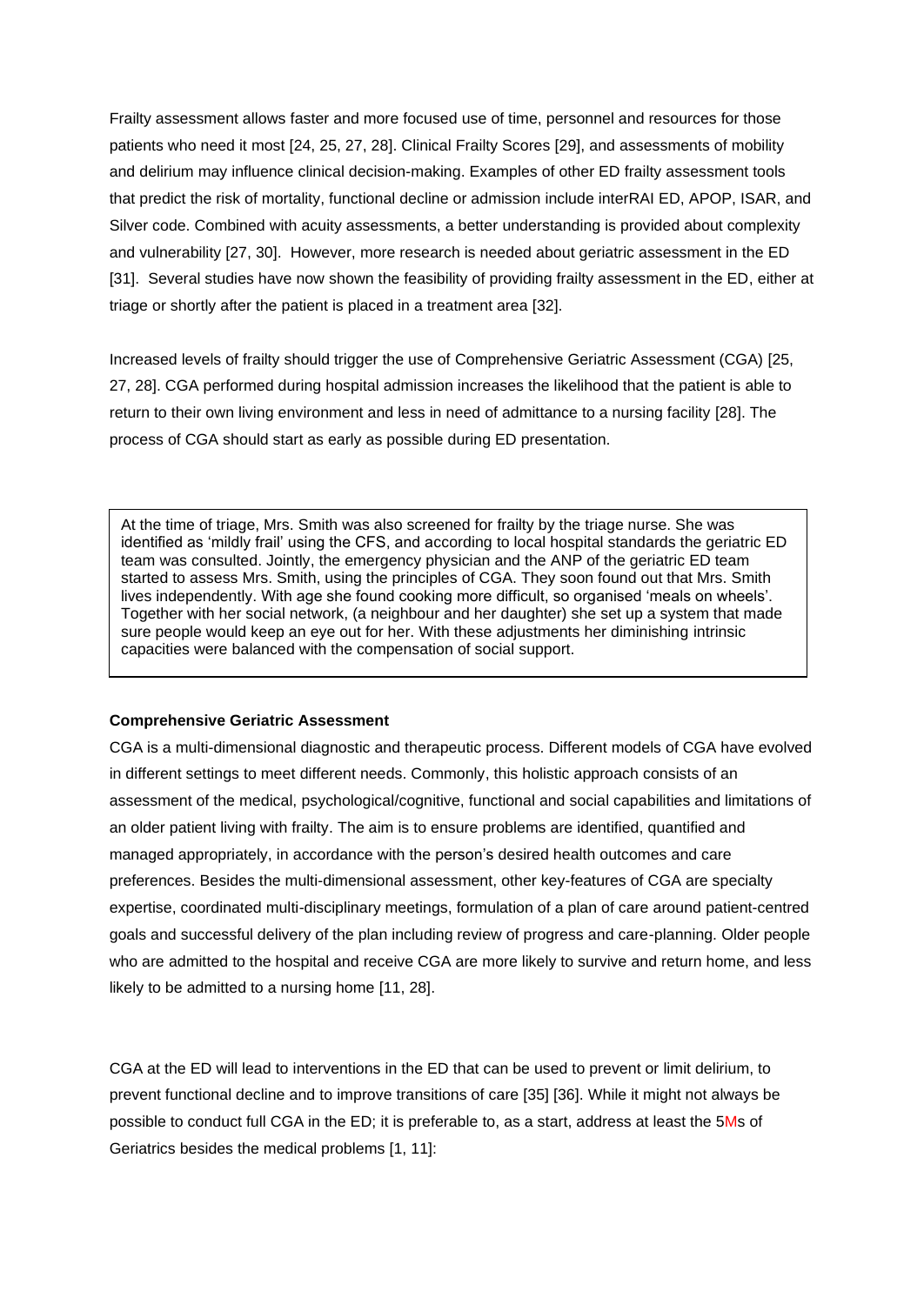- Mind addressing dementia, delirium & depression. During the stay at the ED and possible admission, it is desirable to have a good understanding of the mental capacities of the patient as this might influence mental competence and decision making processes, expression of pain or other physical complaints. Also, when direct discharge to the home environment is considered, it is good practice to assess whether the patient is able to manage the new sickness or injury well at home. Delirium should be distinguished from cognitive impairments as it is an independent predictor of morbidity and mortality associated with poor outcomes. Different assessment tools exist and could be helpful (4AT, SQiD, AMT-10, bCAM) However, medical expertise and knowledge about these very common conditions should be expected from every ED practitioner.
- Mobility maintaining mobility and avoiding falls: Older people frequently attend the ED with fall. Three questions should be answered. Why did they fall? What injuries occurred related to the fall and how can future falls be prevented? For all older people who require hospital admission the risk of falling should be assessed. A positive answer to one of the next three questions should trigger the implementation of falls prevention into the care plan of hospital admission. When desired, further assessment of the patient's mobility can be assessed during admission or at the outpatients department later in time. "Have you had two or more falls in the last year? Have you presented acutely with a fall or have you got problems with walking or balance?"
- Medications reducing unhelpful polypharmacy: To properly assess older people at the ED an accurate and up-to-date medication list is crucial. It is very helpful to have the pharmacy services involved at the ED. The medication list should be checked for inappropriately prescribed drugs. The STOPP/START criteria are a commonly used tool to be able to perform the checks. All emergency practitioners should be aware of the age-related physical changes and organ dysfunction related to pharmacokinetics, pharmacodynamics and interactions, especially AntiCholinergic Burden. The current medication list should also be checked in the light of coexisting diseases, concurrent medications, functional and cognitive capabilities, therapeutic expectations and the new presenting symptoms.
- Multi-complexity addressing the multifaceted needs of older people (medical, psychological, social, functional and environmental) single organ assessment will not be enough for older people living with frailty. All the active issues should be listed and prioritised. Some require urgent attention, some can wait but should not be forgotten. Multi-comorbidities implies polypharmacy which requires careful medical management.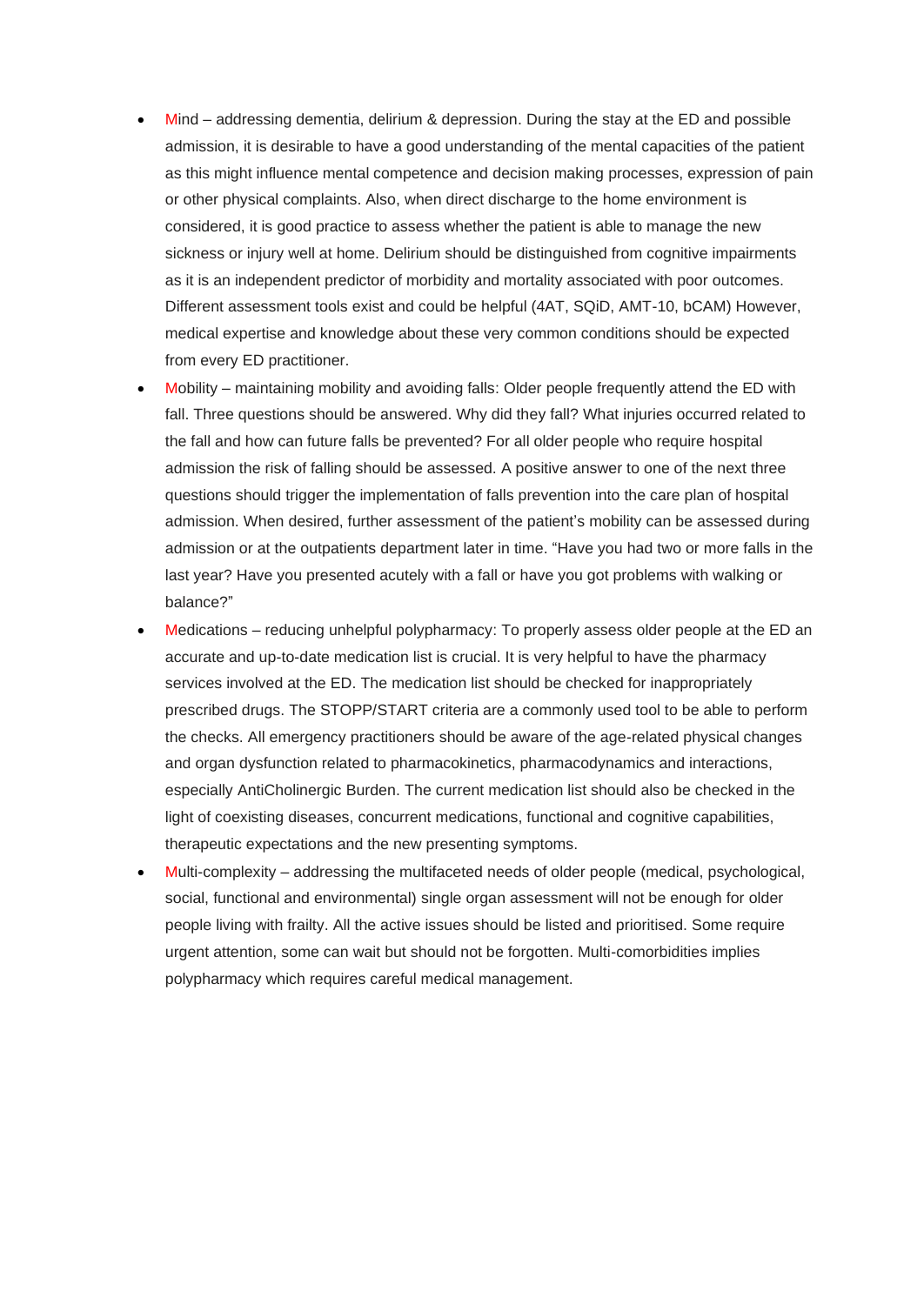• Matters most - ensuring that a person's individual, personally meaningful health outcomes,

goals, and care preferences are reflected in treatment plans.

The emergency physician and the Geriatric ED team review the earlier vital signs recorded by the ambulance and lists these under the heading medical: a lowered body temperature, raised respiratory rate, low blood pressure. Blood tests are taken for differentials and electrolytes. The ANP conducts the 4AT score, which indicates the likely presence of a delirium. A review of the diagnostic process so far raised the suspicion of an additional illness. Urine screen and bloodand urine cultures were performed and x-thorax was ordered. Based on the positive urine screen test and clinical condition urosepsis was suspected and IV fluids and antibiotics were started within an hour of presentation.

The Geriatric 5M's Mind Mobility Medications Multi-complexity Matters most

Figure 1 [1]

Applying the principles of CGA at the ED can facilitate a start of a balanced treatment plan based on patient centred goals which might facilitate early supported discharge. The case description in the textboxes is one example of how it is possible to assess older people with frailty holistically in the ED. Many other examples are available of how to operationalise this concept and will be dependent on local factors[33, 34].

### **Shared decision-making**

Shared decision-making involves patients, proxies and their health care providers jointly assessing treatment and care options to respect and accommodate the patient's preferences, priorities and goals. The process is based on individual values as people have the right to self-determination and autonomy. It might also lead to better outcomes for patients [37]. At an advanced age, especially when intrinsic capacities are diminishing and frailty is present, perspectives on life might not be what ED practitioners assume. When there is a discrepancy between trying to preserve independence but a growing sense of dependence, some older people experience inability and unwillingness to connect to one's actual life. Daily experiences become increasingly incompatible with older people's self-esteem [38]. This phenomena and physical complaints such as pain, chronic diseases as heart failure, COPD, cancer or dementia might alter people's perspective on extending life. Maintaining independence might be considered more valuable then extending life [39]. These experiences and perspectives will influence choices of treatment of older people when acute illness presents itself. When shared decision-making is applied, these values are explored and incorporated in the treatment choices. Guidelines are available to help the ED practitioner apply these principles to their practice [40].

Shared decision-making requires a shift in ways of working, from a biomedical focus to a more personcentered focus. It requires the emergency practitioner to create trust, engender confidence and to make the older person and/or proxy feel respected and understood [37]. It could mean a wish to not be resuscitated is expressed or intubation and ventilation is no longer desired when the need arises.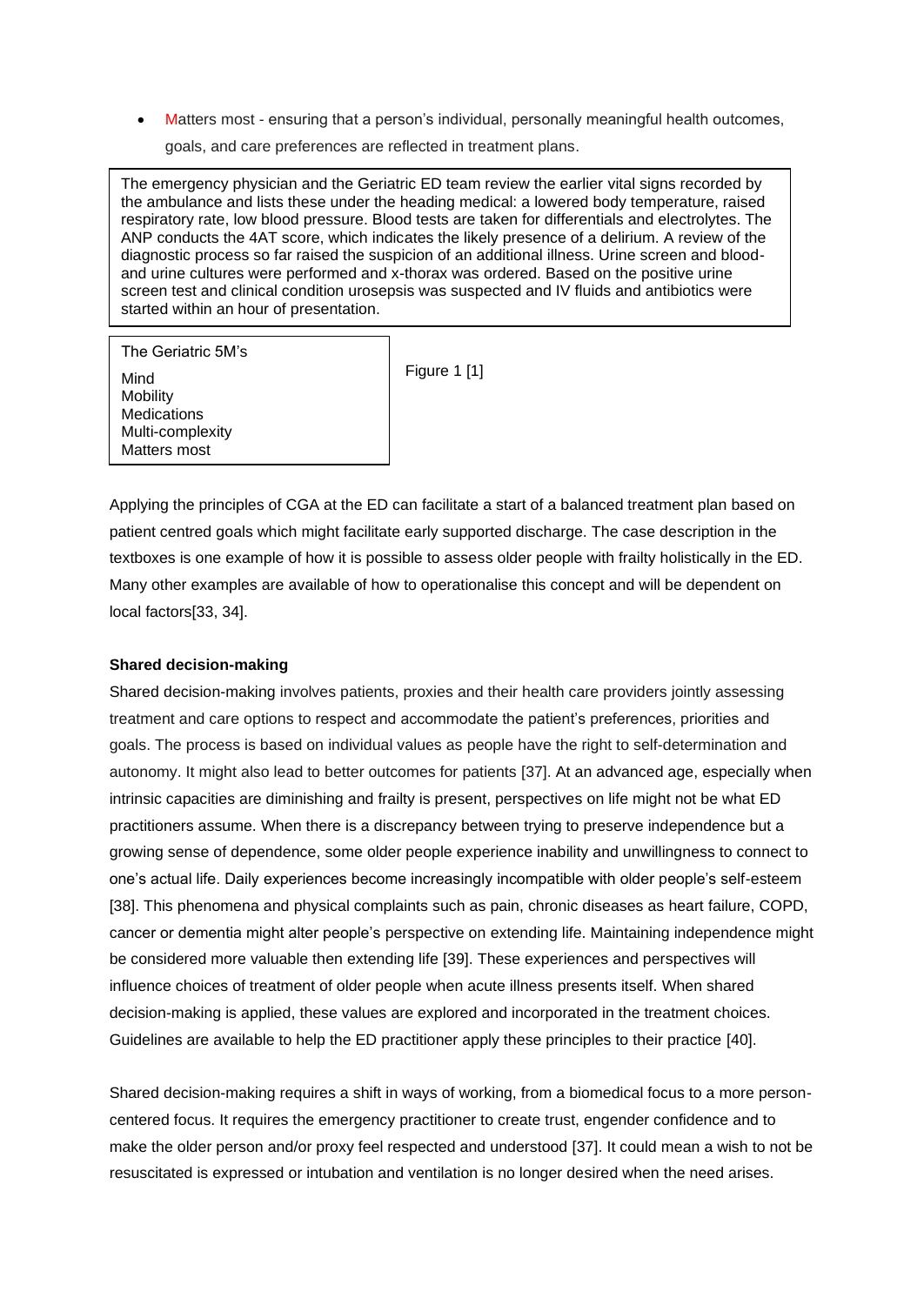Some older patients might not wish to receive IV fluids, or antibiotics or actually might not want to be at the hospital at all. Frameworks such as CGA allow ED practitioners to undertake a holistic assessment enabling such issues to be addressed in the context of the whole person. Considering 'what matters most' to the patient and their loved ones is a basic and fundamental pillar of geriatric care [1].

When these principles are applied, not only is optimal care provided, but over-investigation and inappropriate interventions might be avoided. The end of life may be imminent (in which case decisionmaking should be clearly focused on palliative needs), or it could be in the next few weeks or months: for example, in one study 11%-31% of people with CFS scores 7-9 died during admission [41]. Starting the conversation in the urgent care setting might be appropriate, with follow up advance/future care planning discussions being led by those that know the patient best.

An accurate medication list is requested through the pharmacy services. The local pharmacist informs the hospital pharmacist that Mrs. Smith had not collected her prescribed medications in the last month. Whilst the emergency physician was undertaking medical checks, the ANP made enquiries at the General Practitioner practice of Mrs. Smith. The ANP was made aware of a donot-resuscitate order documented in the GP's files. Mrs. Smith's daughter was indicated as her proxy in case of her being unable to express her own medical wishes. The ANP also inquired about recent medical history, allergies and the living situation of Mrs. Smith and professional help available at home, as well as the cognitive capabilities, mobility and dietary issues. During multidisciplinary discussion in the ED this information contributed to a treatment plan for admission. As her daughter was not yet present, it was stipulated that the treatment plan needed to be re-evaluated on her arrival.

### **Multi-disciplinary approach**

Typically, CGA involves a team of people from various disciplines (e.g. medicine, physiotherapy, occupational therapy, Advanced Nurse Practitioner or Physician Assistant, nursing, social work, clinical pharmacy) working towards a shared common goal using standardised assessment tools, pathways and documentation [28]. Part of a CGA is a multi-disciplinary discussion to assess the treatment- and care options. In the ED this type of meeting is important and beneficial to the patient. The team involved with the patient at the ED should work within a flattened hierarchy that facilitates mutual trust and encourages constructive challenge.

In the ED, decisions will be made about which other services will need to be involved during hospitalisation, or which post-discharge support will be needed, for example falls or memory clinic, community care services of palliative care teams. The result of CGA may allow clinicians to think about the different possible approaches and may provide an opportunity for shared decision-making and advance care planning in an early stage of the acute care episode. It can guide decisions about disposition from the ED. Decisions to admit or discharge patients from the ED are generally based on expected short-term outcomes of the presenting complaint, but can be enhanced by taking into account other adverse outcomes, such as readmissions, functional decline and/or mortality. Internationally and nationally the availability of resources regarding a geriatric ED team will differ. It could be suggested that the knowledge about properly taking care of older people at the ED will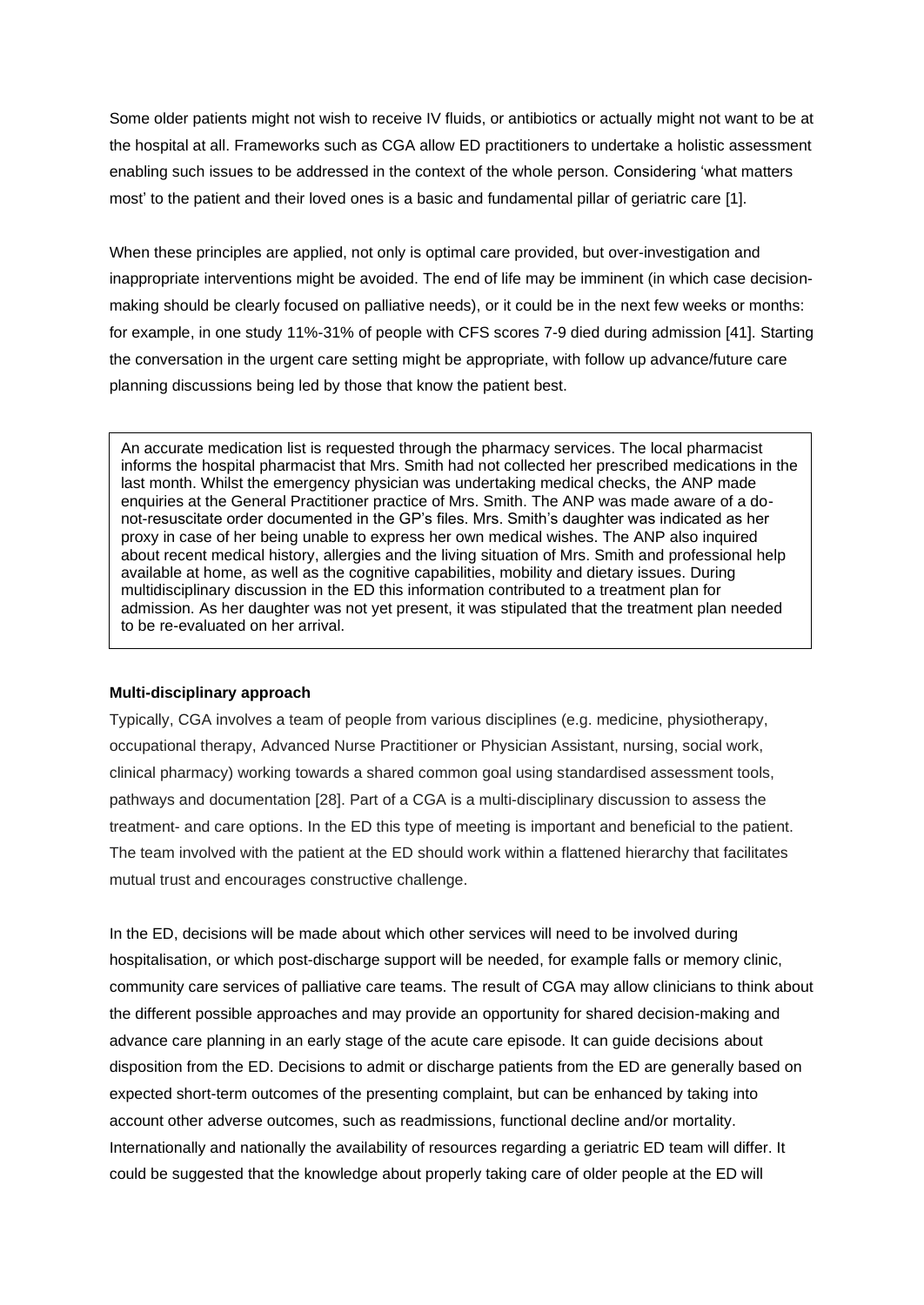stimulate activity to promote for structural changes within the institution. However, every ED practitioner could benefit their practice by enhancing their medical knowledge about taking care of older people at the ED. Also on-the-job training or discussing patient cases, by working together with geriatric-trained clinicians available in the hospital could benefit every ED practitioner. Figure 1 lists several considerations for improving care that are relatively easy to implement in clinical practice.

### **Care at discharge**

It has been suggested that before ED or hospital discharge, people should be asked if they are ready to go home. There is known to be a discrepancy between the patients and doctors perceptions of whether or not someone is fit for discharge. If the patient feels that they are not ready, the probability for readmission increases [42]. Many people experience the transition from hospital to home as impactful. When asked, older people report feeling fatigued, anxious and they experience functional decline while awaiting recovery [43]. Therefore, it is important that older people living with frailty are able to access transitional care. The follow up of the holistic assessment in the ED will depend upon whether the patient is admitted or not. At discharge a handover to the general practitioner is important as well as communicating the outcomes of the CGA to other community teams. When the patient is discharged, an option could be to have a nurse-led, structured support post-discharge team in place. Transitional care has been shown to reduce readmissions and mortality after acute hospitalisation [44]. Another option could be an out-patient follow up clinic in co-operation with the general practitioner. If the patient is admitted to hospital the geriatric clinical team could follow up on the initial findings from the CGA in the ED.

It is decided at the multidisciplinary discussion at the ED that Mrs. Smith needs to be treated on the trauma ward. The surgical team will work together with the geriatric team. Based on the information gathered by the geriatric ED team, an individualised treatment plan is prepared, including alterations to the earlier prescribed medications. A nursing plan for the ward is advised and all is handed over to the surgical team, geriatric clinical team and ward nurses. The dietician and physiotherapist are consulted at the start of the admission. Also, the discharge team of the hospital is notified of the admission of Mrs. Smith because it is thought that rehabilitation will be needed at discharge. Mrs. Smith recovers from her delirium having had infection, dehydration, anticholinergic burden and small vessel disease being identified and managed in the ED and is soon fit enough for surgery. The ward nurses, physiotherapist and dietician work hard with Mrs. Smith to limit functional decline and weight loss. After a week Mrs. Smith is discharged to a geriatric rehabilitation facility.

### **Summary/Conclusion**

A holistic approach, starting with triage algorithms sensitive to the higher risk of patients living with frailty, frailty assessment and followed by assessment with the help of the principles of Comprehensive Geriatric Assessment, is crucial to properly assess older people with frailty in the ED. Multi-morbidities, nonspecific complaints, frailty, functionality and the social environment need to be assessed in coherence with each other. Multi-disciplinary care, a tailor-made treatment plan, based on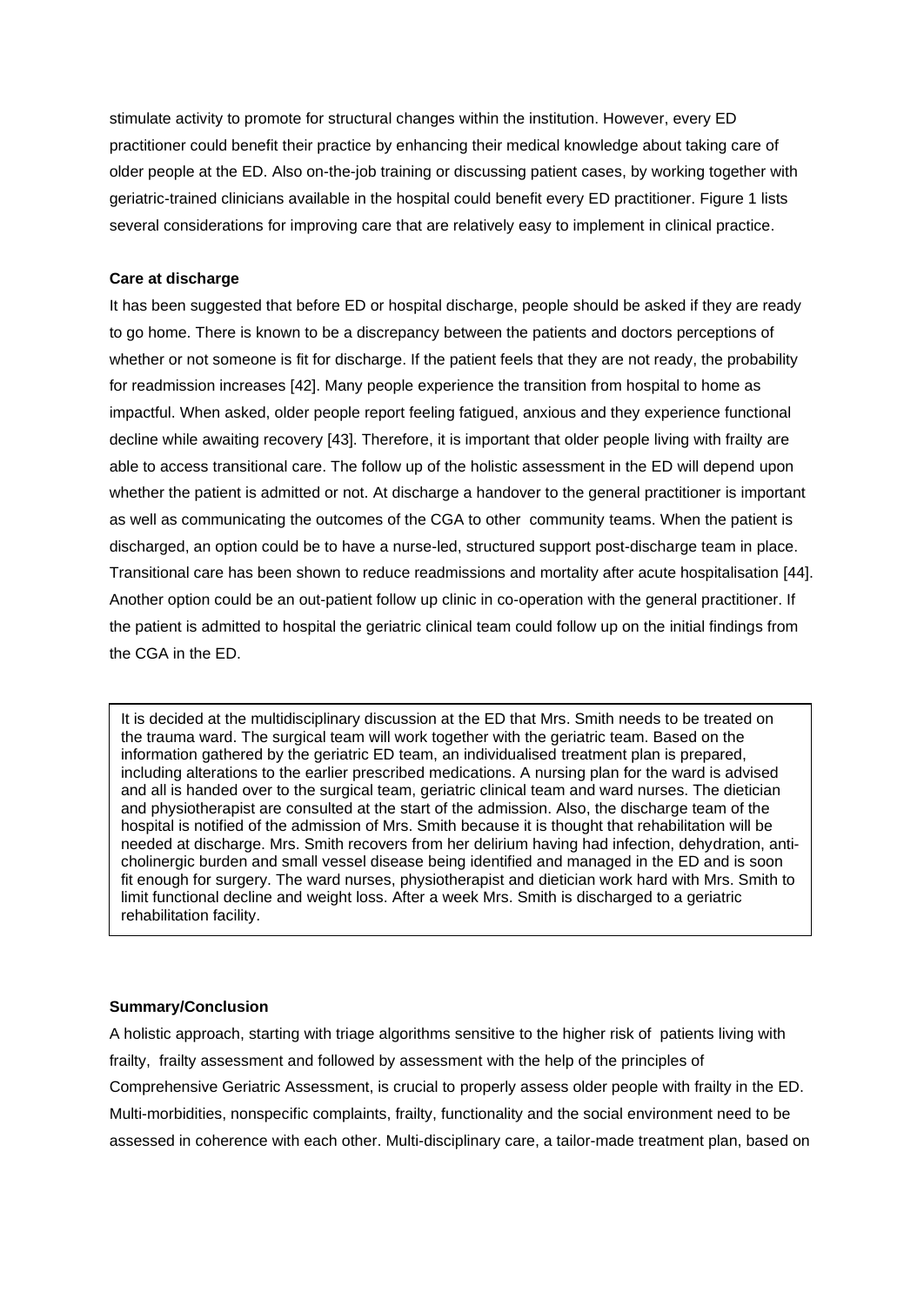what the person values most, will help the emergency department practitioner to deliver appropriate and valuable care during the ED stay, but also in transition from hospital to home.

### Figure 2

Considerations for clinical practice when working with older people at the ED:

- Allow the next of kin to accompany the patient, to reduce anxiety and restlessness and improve the quality of assessment and communication
- Involve the next of kin in making the patient comfortable and at ease at the ED
- Make sure the patient wears their glasses and hearing aids
- Apply falls prevention measures
- Reduce pain as soon as possible and monitor throughout ED stay
- When allowed, let patient eat and drink
- When allowed, make sure patient sits up straight, in a suitable chair
- Help patient with their orientation: reduce background noises, treat the patient in a room with day light, have a clearly visible clock available
- Monitor symptoms of a delirium throughout ED stay
- Speak calm and clear and make sure patient can see your mouth when talking
- Preserve the patients dignity, and talk to, not over the patient, even when significantly cognitively impaired
- In case of discharge home, check patients mobility and provide the necessary devices e.g.: a walking aid. Involve next of kin when discharged home
- Ask patient and next of kin if they feel ready to go home before discharge
- Let patient and next of kin repeat to you whatever you explained about their condition,
- treatment and follow up. Have attention for repeating of necessary instructions
- Put the instructions in writing too and give these to the patient
- When patient is transferred to a care facility or to a home care team make sure the handover notes are given timely to the medical and nursing team. An additional phone call is highly recommended to improve the quality of handover.

### **References**

- 1. Molnar, F. *Update: The public launch of the geriatric 5ms*. 2017 2019-09-24 2019- 09-24]; Available from: [http://canadiangeriatrics.ca/wp](http://canadiangeriatrics.ca/wp-content/uploads/2017/04/UPDATE-THE-PUBLIC-LAUNCH-OF-THE-GERIATRIC-5MS.pdf)[content/uploads/2017/04/UPDATE-THE-PUBLIC-LAUNCH-OF-THE-GERIATRIC-](http://canadiangeriatrics.ca/wp-content/uploads/2017/04/UPDATE-THE-PUBLIC-LAUNCH-OF-THE-GERIATRIC-5MS.pdf)[5MS.pdf.](http://canadiangeriatrics.ca/wp-content/uploads/2017/04/UPDATE-THE-PUBLIC-LAUNCH-OF-THE-GERIATRIC-5MS.pdf)
- 2. Clegg, A., et al., *Frailty in elderly people.* Lancet, 2013. **381**(9868): p. 752-62.
- 3. Cesari, M., et al., *Evidence for the Domains Supporting the Construct of Intrinsic Capacity.* J Gerontol A Biol Sci Med Sci, 2018. **73**(12): p. 1653-1660.
- 4. Belloni, G. and M. Cesari, *Frailty and Intrinsic Capacity: Two Distinct but Related Constructs.* Front Med (Lausanne), 2019. **6**: p. 133.
- 5. Morley, J.E., et al., *Frailty consensus: a call to action.* J Am Med Dir Assoc, 2013. **14**(6): p. 392-7.
- 6. Theou, O., et al., *What do we know about frailty in the acute care setting? A scoping review.* BMC Geriatrics, 2018. **18**(1): p. 139.
- 7. Hastings, S., et al., *Frailty Predicts Some but Not All Adverse Outcomes in Older Adults Discharged from the Emergency Department.* Journal of the American Geriatrics Society, 2008. **56**(9).
- 8. Lutz, B.J., et al., *A Framework Illustrating Care-Seeking Among Older Adults in a Hospital Emergency Department.* Gerontologist, 2017.
- 9. Vanpee, D., et al., *Epidemiological profile of geriatric patients admitted to the emergency department of a university hospital localized in a rural area.* Eur J Emerg Med, 2001. **8**(4): p. 301-4.
- 10. Karakoumis, J., et al., *Emergency Presentations With Nonspecific Complaints-the Burden of Morbidity and the Spectrum of Underlying Disease: Nonspecific Complaints and Underlying Disease.* Medicine (Baltimore), 2015. **94**(26): p. e840.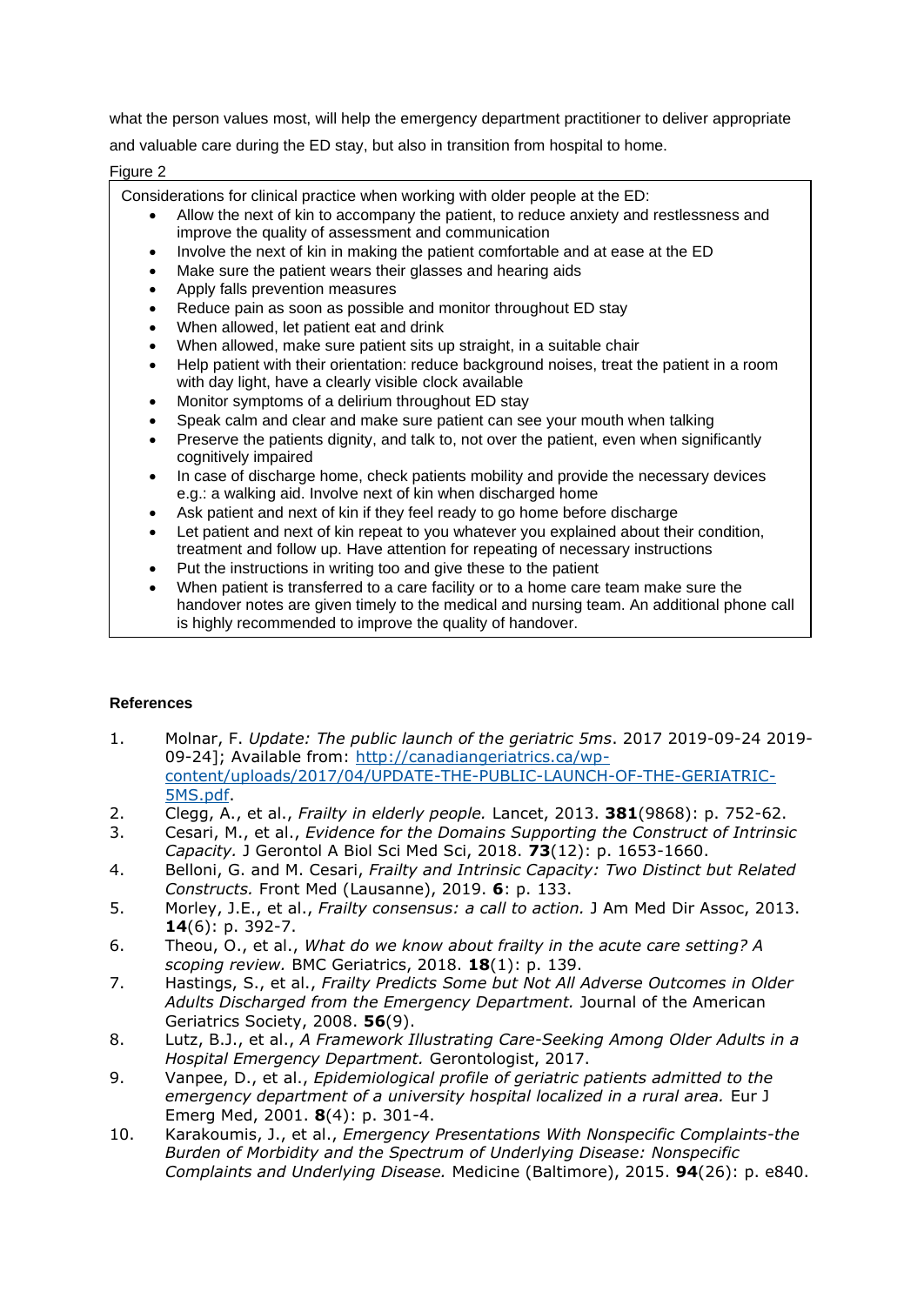- 11. Nickel, C., A. Bellou, and S. Conroy, *Geriatric Emergency Medicine*. 2018, Switzerland: Springer.
- 12. Samaras, N., et al., *Older patients in the emergency department: a review.* Ann Emerg Med, 2010. **56**(3): p. 261-9.
- 13. Nemec, M., M. Koller, and C. Nickel, *Patients presenting to the emergency department with non-specific complaints: the Basel Non-specific Complaints (BANC) study.* Acad Emerg Med, 2010 **17**(3): p. 284-92.
- 14. Shankar, K.N., B.K. Bhatia, and J.D. Schuur, *Toward patient-centered care: a systematic review of older adults' views of quality emergency care.* Ann Emerg Med, 2014. **63**(5): p. 529-550.e1.
- 15. van Oppen, J.D., et al., *What older people want from emergency care: a systematic review.* Emerg Med J, 2019. **36**(12): p. 754-761.
- 16. Marco, C., et al., *Fever in Geriatric Emergency Patients: Clinical Features Associated With Serious Illness.* Annals of Emergency Medicine, 1995(26): p. 18- 24.
- 17. Warmerdam, M., et al., *Initial disease severity and quality of care of emergency department sepsis patients who are older or younger than 70 years of age.* PLoS One, 2017. **12**(9): p. e0185214.
- 18. Wachelder, J.J.H., et al., *Elderly emergency patients presenting with non-specific complaints: Characteristics and outcomes.* PLoS One, 2017. **12**(11): p. e0188954.
- 19. Romero-Ortuno, R., et al., *Clinical frailty adds to acute illness severity in predicting mortality in hospitalized older adults: An observational study.* Eur J Intern Med, 2016. **35**: p. 24-34.
- 20. Manchester Triage Group and R. De Caluwé, *Triage voor de spoedeisende hulp*. 2016, Bohn Stafleu van Loghum Houten.
- 21. Grossmann, F.F., et al., *At risk of undertriage? Testing the performance and accuracy of the emergency severity index in older emergency department patients.* Ann Emerg Med, 2012. **60**(3): p. 317-25.e3.
- 22. Noon, A.J., *The cognitive processes underpinning clinical decision in triage assessment: a theoretical conundrum?* Int Emerg Nurs, 2014. **22**(1): p. 40-6.
- 23. Douw, G., et al., *Capturing early signs of deterioration: the dutch-early-nurseworry-indicator-score and its value in the Rapid Response System.* J Clin Nurs, 2017. **26**(17-18): p. 2605-2613.
- 24. Carpenter, C.R., et al., *Risk factors and screening instruments to predict adverse outcomes for undifferentiated older emergency department patients: a systematic review and meta-analysis.* Acad Emerg Med, 2015. **22**(1): p. 1-21.
- 25. Kaeppeli, T., et al., *Validation of the Clinical Frailty Scale for Prediction of Thirty-Day Mortality in the Emergency Department.* Ann Emerg Med, 2020.
- 26. Elliott, A., et al., *Does the Clinical Frailty Scale at Triage Predict Outcomes From Emergency Care for Older People?* Annals of Emergency Medicine, 2020.
- 27. Blomaard, L.C., et al., *Geriatric Screening, Triage Urgency, and 30-Day Mortality in Older Emergency Department Patients.* J Am Geriatr Soc, 2020.
- 28. Ellis, G., et al., *Comprehensive geriatric assessment for older adults admitted to hospital.* Cochrane Database Syst Rev, 2017. **9**: p. Cd006211.
- 29. Rockwood, K., et al., *A global clinical measure of fitness and frailty in elderly people.* Cmaj, 2005. **173**(5): p. 489-95.
- 30. Mowbray, F., et al., *Examining the relationship between triage acuity and frailty to inform the care of older emergency department patients: Findings from a large Canadian multisite cohort study.* Cjem, 2020. **22**(1): p. 74-81.
- 31. Jorgensen, R. and M. Brabrand, *Screening of the frail patient in the emergency department: A systematic review.* Eur J Intern Med, 2017. **45**: p. 71-73.
- 32. Elliott, A., et al., *Identifying frailty in the Emergency Department-feasibility study.* Age Ageing, 2017. **46**(5): p. 840-845.
- 33. Jay, S., et al., *Can consultant geriatrician led comprehensive geriatric assessment in the emergency department reduce hospital admission rates? A systematic review.* Age Ageing, 2017. **46**(3): p. 366-372.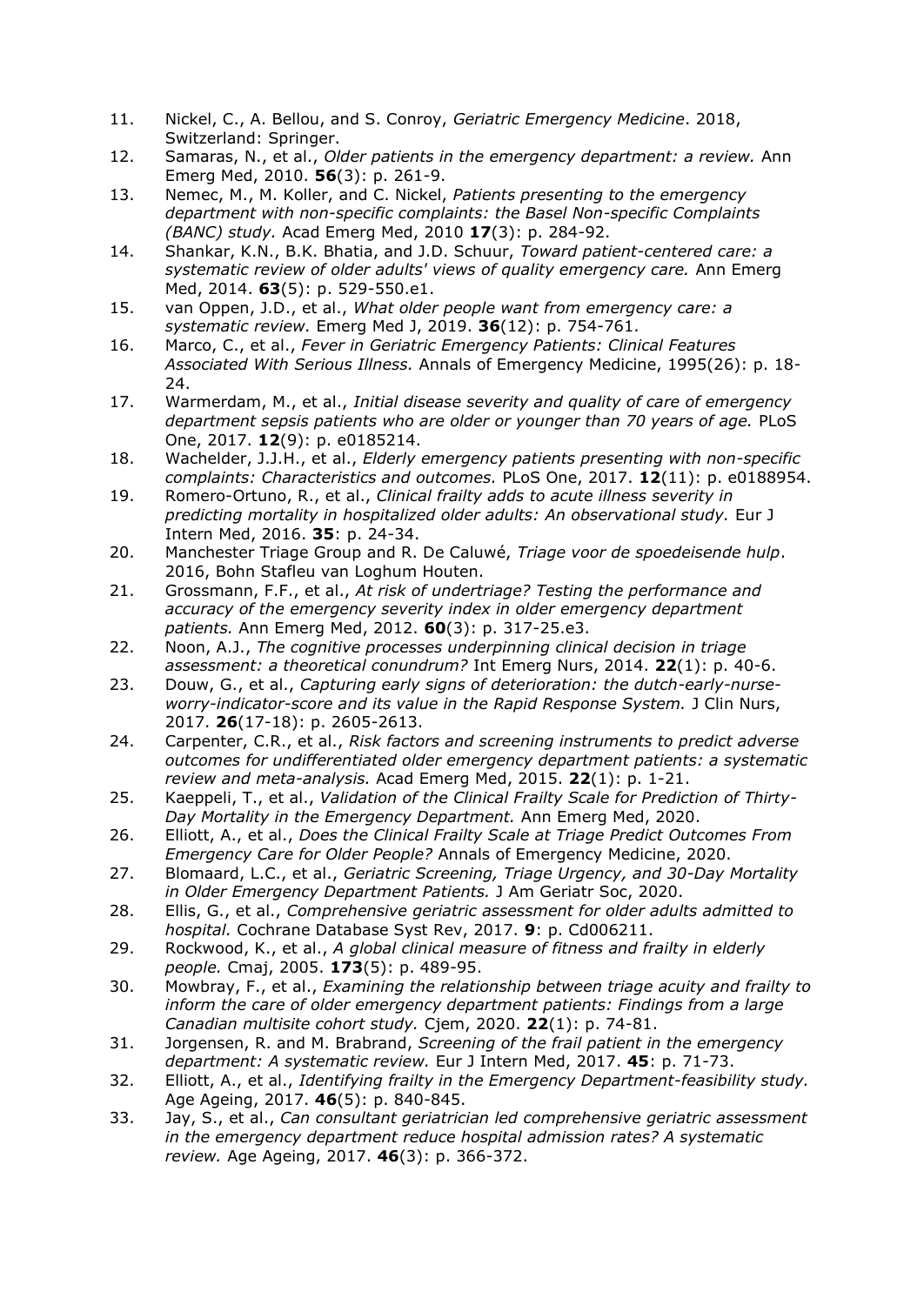- 34. Preston, L., et al., *Improving outcomes for older people in the emergency department: a review of reviews.* Emerg Med J, 2020.
- 35. LaMantia, M.A., et al., *Screening for delirium in the emergency department: a systematic review.* Ann Emerg Med, 2014. **63**(5): p. 551-560.e2.
- 36. Schnitker, L., et al., *What is the Evidence to Guide Best Practice for the Management of Older People With Cognitive Impairment Presenting to Emergency Departments? A Systematic Review.* Advanced Emergency Nursing Journal April/June, 2013. **35**(2): p. 154-169.
- 37. Bunn, F., et al., *Supporting shared decision making for older people with multiple health and social care needs: a realist synthesis.* BMC Geriatr, 2018. **18**(1): p. 165.
- 38. van Wijngaarden, E., C. Leget, and A. Goossensen, *Ready to give up on life: The lived experience of elderly people who feel life is completed and no longer worth living.* Soc Sci Med, 2015. **138**: p. 257-64.
- 39. Fried, T.R., et al., *Health outcome prioritization as a tool for decision making among older persons with multiple chronic conditions.* Arch Intern Med, 2011. **171**(20): p. 1854-6.
- 40. Boyd, C., et al., *Decision Making for Older Adults With Multiple Chronic Conditions: Executive Summary for the American Geriatrics Society Guiding Principles on the Care of Older Adults With Multimorbidity.* J Am Geriatr Soc, 2019. **67**(4): p. 665- 673.
- 41. Wallis, S.J., et al., *Association of the clinical frailty scale with hospital outcomes.* QJM: An International Journal of Medicine, 2015. **108**(12): p. 943-949.
- 42. van Galen, L.S., et al., *Patients' and providers' perceptions of the preventability of hospital readmission: a prospective, observational study in four European countries.* BMJ Qual Saf, 2017. **26**(12): p. 958-969.
- 43. van Seben, R., et al., *The Course of Geriatric Syndromes in Acutely Hospitalized Older Adults: The Hospital-ADL Study.* J Am Med Dir Assoc, 2019. **20**(2): p. 152- 158.e2.
- 44. Hwang, U., et al., *Geriatric Emergency Department Innovations: Transitional Care Nurses and Hospital Use.* J Am Geriatr Soc, 2018. **66**(3): p. 459-466.

### **Competing interests statement**

Dr. Banerjee reports personal fees from NHS Elect, England, personal fees from Jay Banerjee Consultancy Ltd, outside the submitted work; and I am the Chair of the Frailty/ Older Person's Special Interest Group for the Royal College of Emergency Medicine, UK.

Dr. Conroy reports grants from National Institute of Health Research, UK, outside the submitted work;

All other authors have nothing to disclose

### **Exclusive licence**

I, the Submitting Author has the right to grant and does grant on behalf of all authors of the Work (as defined in the below author licence), an exclusive licence and/or a non-exclusive licence for contributions from authors who are: i) UK Crown employees; ii) where BMJ has agreed a CC-BY licence shall apply, and/or iii) in accordance with the terms applicable for US Federal Government officers or employees acting as part of their official duties; on a worldwide, perpetual, irrevocable, royalty-free basis to BMJ Publishing Group Ltd ("BMJ") its licensees and where the relevant Journal is co-owned by BMJ to the co-owners of the Journal, to publish the Work in Emergency Medicine Journal and any other BMJ products and to exploit all rights, as set out in our [licence.](https://authors.bmj.com/wp-content/uploads/2018/11/BMJ_Journals_Combined_Author_Licence_2018.pdf)

The Submitting Author accepts and understands that any supply made under these terms is made by BMJ to the Submitting Author unless you are acting as an employee on behalf of your employer or a